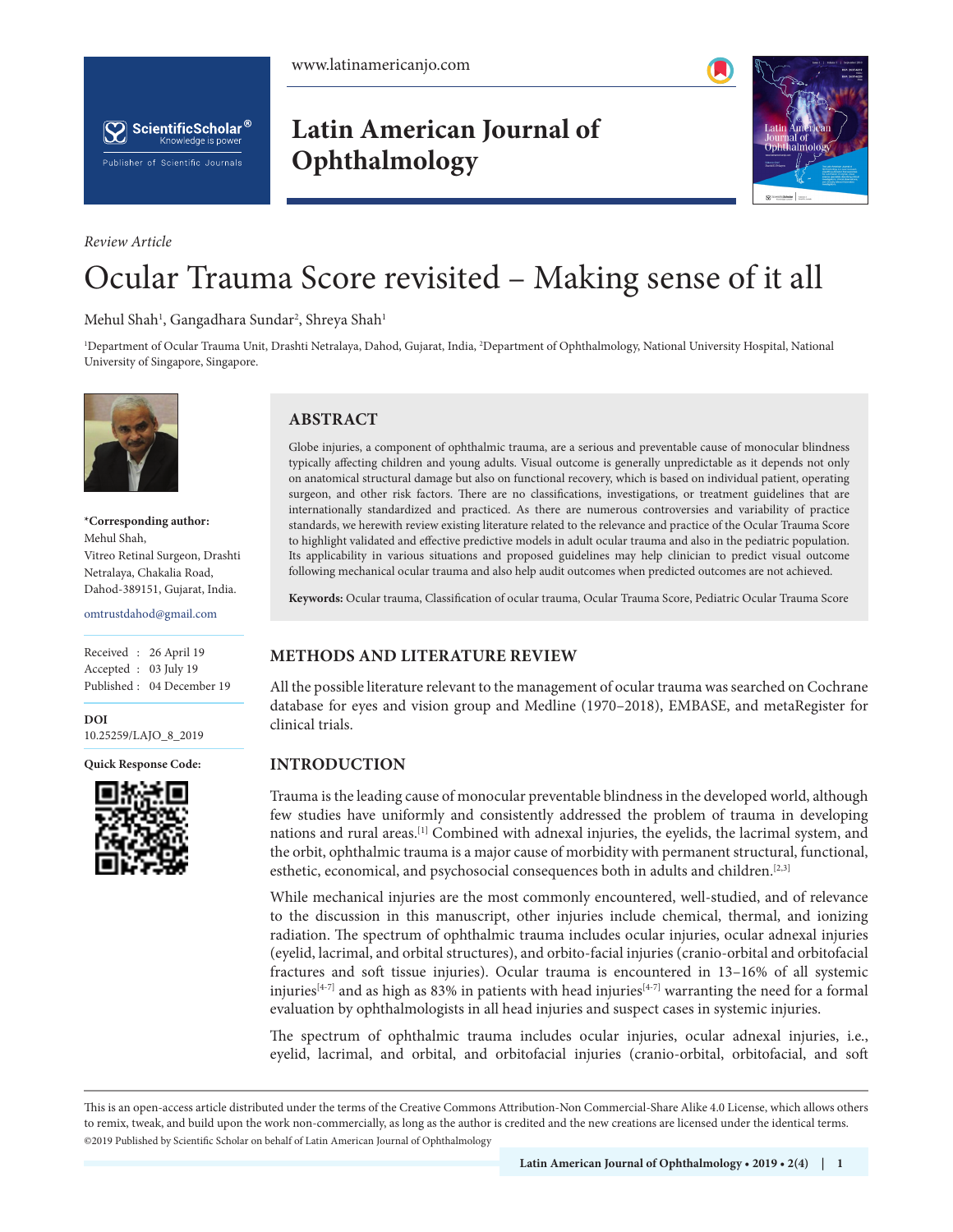tissue injuries). Ocular trauma is encountered in 13–16% of all systemic injuries<sup>[4,5]</sup> and as high as 83% in patients with head injuries<sup>[4]</sup> warranting the need for formal evaluation by ophthalmologists in all cases of head injuries and suspect cases in systemic injuries.

The etiology of ocular injury vastly differs between urban and rural areas and among various geographical regions around the world and is worthy of investigation.<sup>[8-10]</sup> Common causes of mechanical ocular trauma include road traffic accidents and motor vehicle accidents including direct impact with steering wheels, windshield and windows and also airbags, assault, industrial accidents and other occupational injuries, falls, domestic accidents especially in children and women and sports injuries.<sup>[10,11]</sup> Other less frequent but potentially serious causes include firecracker injuries,[7] guns, and finally, terrorism-related injuries. Common risk factors for ocular trauma include children (domestic accidents), youth (sports and violence), adult males (industrial accidents, violence, and assaults), alcohol consumption, and the elderly (falls).

Globe injuries have been variably and often incorrectly mislabeled over the centuries. The first major attempt to address this and introduce a standardized terminology was with the introduction of the Birmingham Eye Trauma Terminology (BETT). Taking into account the nature of the injury, integrity of the ocular coats, internal disruption, and the presence of intraocular foreign bodies, two broad classifications along with part from a formal classification into closed- and open-globe injuries, may then be classified into closed- and open-globe injuries. A broad classification of globe injuries includes closed- and open-globe injuries with terminologies, as shown in Table  $1^{\circledast . [12]}$ 

Presentation may be varied and may include corneal abrasions, foreign bodies and lacerations, anterior segment injuries such as traumatic iritis, micro- and macroscopic hyphema, sphincter ruptures, iridodialysis and angle recession, traumatic cataracts, and lens subluxation/ dislocation resulting in phacodonesis. Posterior segment injuries include vitreous hemorrhage, vitreous base avulsion, retinal tears, detachment and dialysis, and choroidal ruptures. Other vision-threatening consequences include direct and indirect optic nerve injuries (traumatic optic neuropathy), optic nerve avulsion, and orbital compartment syndrome.

Development of strategies for the prevention of injuries in each region justifies the need for knowledge of the causes. In eye injuries, the victims, their families, and the society bear a large, potentially preventable burden.<sup>[13,14]</sup> Preventable measures include adoption and use of personal protective equipment, wearing seatbelts in automotive, wearing helmets and shatterproof face shields, sports goggle in contact sports, and the routine dispensing of polycarbonate spectacle lenses in

children and active adults. Despite the controversy of airbagrelated ocular injuries,® their life-saving property alone well justifies their use. Even in developed countries, where adequate education and industrial laws have been promulgated, preventable ocular injuries are still a major concern.[15] Thus, a universal education, adoption, and enforcement of the routine and appropriate protective eyewear with appropriate targeting of resources toward preventing eye injuries may reduce this burden.

Ocular trauma is neglected discipline in many parts of the world, because of poor infrastructure and untrained workforce, with highly variable and often unpredictable outcomes. General ophthalmologists and junior ophthalmologists are often first line to manage ocular trauma, and very commonly, they are not specifically and well trained in the initial assessment and management of complex injuries. Most importantly, all forms of mechanical ocular trauma were universally deemed to have a guarded visual prognosis, thereby not only lowering expectations of both patients and treating physicians but also reducing accountability and responsibility to deliver the best possible care. Risk factors for poor prognosis following ocular trauma are several and include extremes of age: children <5 years of age, elderly, blunt injuries causing globe ruptures,[3] blast injuries, penetrating injuries with intraocular foreign bodies and contamination, <a>[16-20]</a> poor visual acuity and traumatic cataract at presentation, $[11,21]$  presence of relative afferent pupillary defect (RAPD), and delayed repair.<sup>[22-24]</sup> Although globe injuries are ideally repaired as soon as possible as soon after addressing life-threatening injury, it has been shown that expertise of the surgical team makes a huge impact on the final outcome. Surgical repair by a dedicated ocular trauma team with meticulous and proper techniques, even in patients with bare or no light perception<sup>[25]</sup> by trained and experienced specialists, especially in high-risk injuries, followed by follow-up surgeries as and when indicated for consequences such as traumatic cataract, dislocated lens, persistent vitreous hemorrhage, endophthalmitis, and retinal detachment, has a better outcome,<sup>[25]</sup> justifying the need to develop dedicated integrated ophthalmic trauma units globally.[26]

An example of a visually significant consequence of ophthalmic trauma is traumatic cataract.[1,10,11] Various methods have been established for evaluating visual outcomes in eyes with cataracts due to trauma,[10,11,22,27,28] but damage to surrounding ocular tissues may compromise the visual gain in eyes after surgery. Traumatic cataracts often have poor visual outcomes in children due to amblyopia and recurrent inflammation.<sup>[11,29]</sup> Thus, the success rate may differ significantly between eyes with traumatic versus non-traumatic cataracts.[30]

Numerous attempts to categorize the severity of trauma in general and specifically ocular and ophthalmic trauma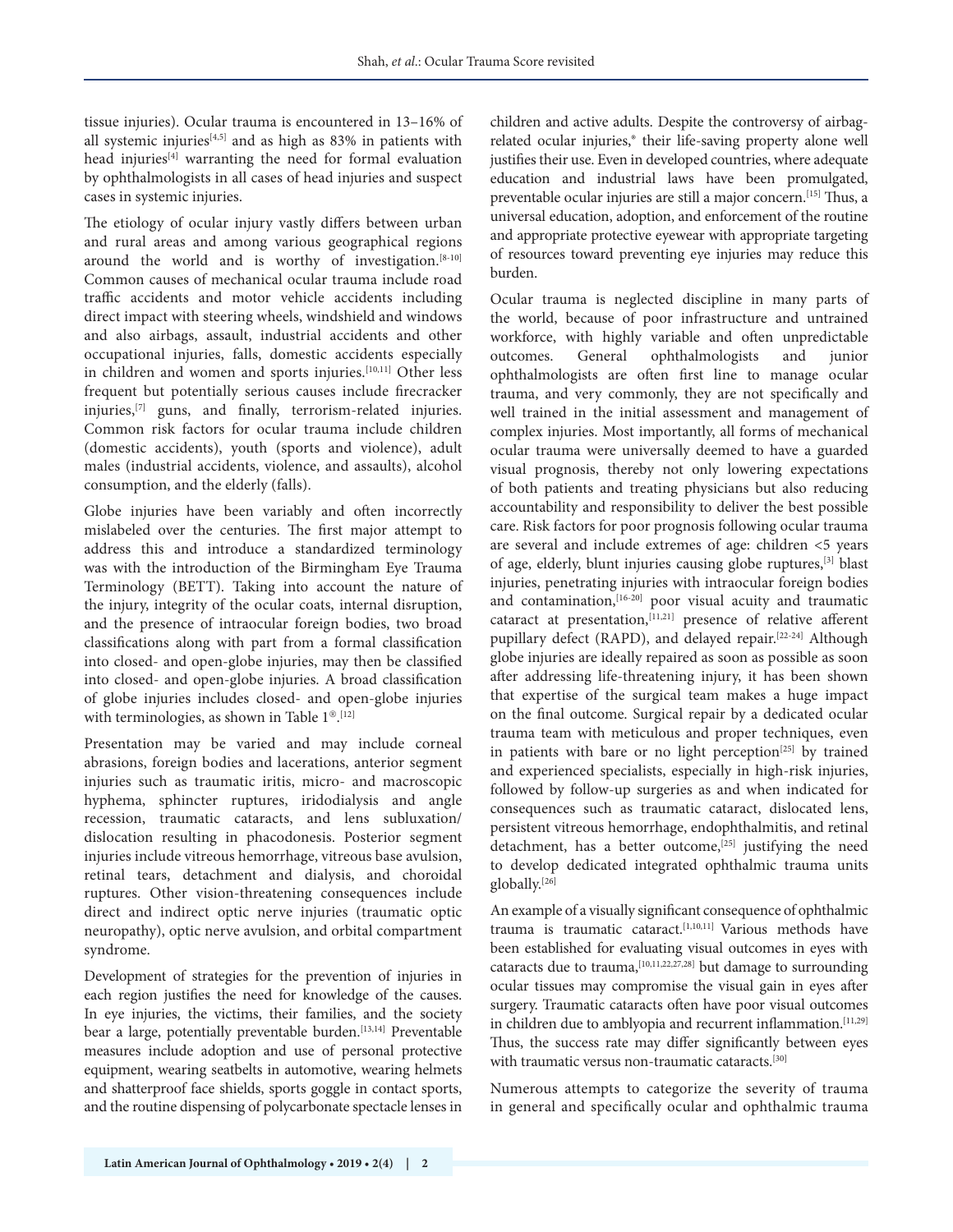| Table 1: Estimated probability of follow-up visual acuity category at 6 months. |           |           |                |                      |                      |                  |  |
|---------------------------------------------------------------------------------|-----------|-----------|----------------|----------------------|----------------------|------------------|--|
| Raw score sum                                                                   | OTS score | $NPL$ (%) | $PL/HM$ $(\%)$ | $1/200 - 19/200$ (%) | $20/200 - 20/50$ (%) | $\geq$ 20/40 (%) |  |
| $0 - 44$                                                                        |           | 73        |                |                      |                      |                  |  |
| $45 - 65$                                                                       |           | 28        | 26             | 18                   | 13                   | 15               |  |
| $66 - 80$                                                                       |           |           |                | 15                   | 28                   | 44               |  |
| $81 - 91$                                                                       |           |           |                |                      | 21                   | 74               |  |
| $92 - 100$                                                                      |           |           |                |                      |                      | 92               |  |
| NPL: Nil perception of light; PL: Perception of light; HM: Hand movements       |           |           |                |                      |                      |                  |  |

have been made over the decades. In patients with head and neurological injuries, the advent of the Glasgow Coma Scale (GCS)[31] has radically changed the approach to assessment, prognostication, and management<sup>\*</sup>. In its original form and subsequently revised/modified form, it has become an important tool for first responders to assess brain function and consciousness with global impact not only in assessing patients at presentation but also during recovery and guide various forms of intervention. A further modification was the Revised Trauma Score which incorporated the GCS along with blood pressure and the respiratory rate.<sup>[32]</sup>

Likewise, the Abbreviated Injury Scale (AIS) is an anatomically based consensus-derived global severity scoring system that classifies each injury in every body region according to its relative severity on a six-point ordinal scale – from Minor to Maximal® . The Injury Severity Score is based on the AIS and is based on the body region(s) affected with the face and eyes as an important component.<sup>[4,5]</sup>

A major advance in the classification and terminology in ocular trauma was the standardized classification of ocular trauma.

Subsequently, a multicenter collaborative study proposed the Ocular Trauma Classification System by Pieramici *et al.* in 1997.[33] The International Ocular Trauma Classification Group has defined Zone III injuries as those extending beyond 5 mm of the limbus [Figure 1].[1] Based on the justification given by the Ocular Trauma Classification Group, they have arbitrarily taken it as 5 mm as injuries in that zone may not extend into the pars plana and hence any injury not involving Zone III or pars plana region are predicted to have favorable prognosis.<sup>[34]</sup>

A significant advance in the assessment and prognostication of outcomes of globe injuries was the Ocular Trauma Score (OTS) proposed by Kuhn *et al.* in 2002 which was developed to provide more accurate information about visual prognosis. Based on a detailed study of 2500 cases of globe injuries from both the Hungarian Eye Injury Registry and the United States Eye Injury Registry and having studied more than 100 variables, six specific variables that can be easily and clinically determined were highlighted as the most important to predict outcomes for visual acuity following



**Figure 1:** Birmingham eye trauma terminology system (BETTS).

optimal management.[12] This has been the single and most widely known ocular trauma prognosticating tool although, despite its simplicity, is not universally practiced or enforced by health-care institutions and required by health-care networks. It is unclear, however, from the original publication whether pediatric injuries were included in the data analysis leading to the OTS.

#### **The Ocular Trauma Score**

Raw scores calculated using Table 1 depending on presenting vision then score didected according clinical conditions as per Table 2. OTS was then matched to the same predicted outcomes using the same ranges as per OTS.<sup>[16]</sup>

The introduction of the BETT System (BETTS) in 2004 was the next major step in the assessment and categorization of various forms and consequences of mechanical ocular trauma,<sup>[5]</sup> thereby standardizing descriptions, management and assessing outcomes from various centers and also making it possible to understand and compare visual outcomes following medical and surgical management of closed- and open-globe injuries, respectively. While the most studied of ocular trauma consequence was traumatic cataract,[7] other consequences such as vitreous hemorrhage, endophthalmitis, and retinal detachment have been far less studied.[12]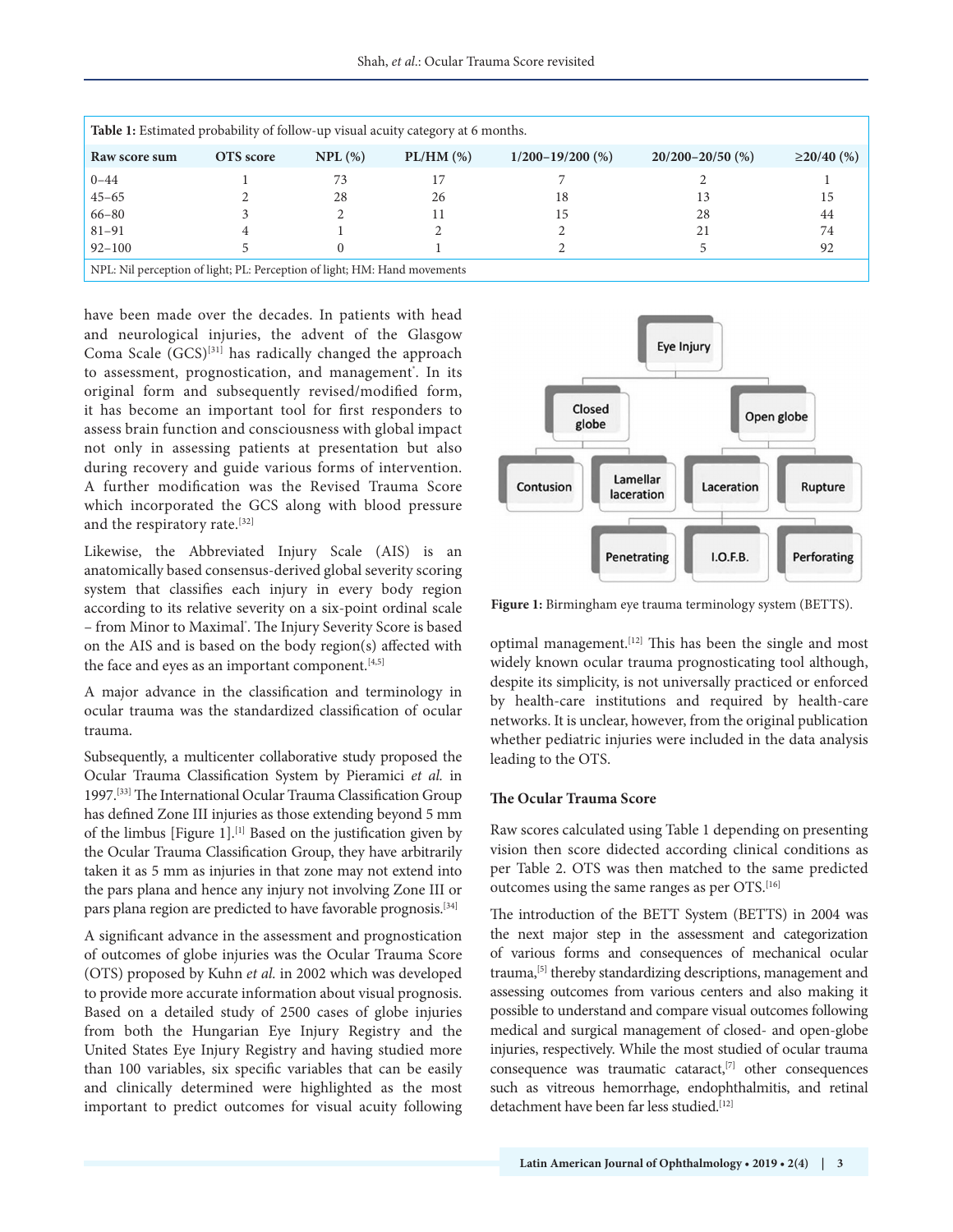| <b>Table 2:</b> Computational method for deriving the OTS score.                                    |                                                                 |  |  |  |  |
|-----------------------------------------------------------------------------------------------------|-----------------------------------------------------------------|--|--|--|--|
| Initial visual factor                                                                               | Raw points                                                      |  |  |  |  |
| A. Initial raw score (based on initial visual acuity)                                               | NPL=60 PL or HM=70 1/200-19/200=80 20/200 to 20/50=90≥20/40=100 |  |  |  |  |
| B. Globe rupture                                                                                    | $-23$                                                           |  |  |  |  |
| C. Endophthalmitis                                                                                  | $-17$                                                           |  |  |  |  |
| D. Perforating injury                                                                               | $-14$                                                           |  |  |  |  |
| E. Retinal detachment                                                                               | $-11$                                                           |  |  |  |  |
| F. RAPD                                                                                             | $-10$                                                           |  |  |  |  |
| Raw score sum=sum of raw points. OTS: Ocular Trauma Score, RAPD: Relative afferent pupillary defect |                                                                 |  |  |  |  |

# **VALIDATION OF OCULAR TRAUMA SCORE (TO BE COMBINED WITH THE TEXT BELOW OF THE REVIEW OF LITERATURE)**

Perhaps, the greatest benefit of the OTS is its use as a reference point when auditing surgical results of cases due to mechanical trauma. It can provide useful pointers to guide service redesign in order to maximize outcomes. When managing ocular trauma sustained during the Afghanistan and Iraq wars, it became apparent that improved surgical provision and techniques were not improving outcomes from the worst injuries (shrapnel injuries). To counter this, the enforced use of combat eye protection reduced the incidence and severity of eye injuries significantly. In this case, the OTS was used to highlight the problem to policymakers in an irrefutable form to which they responded. Overall, it remains a useful system that allows communication between clinicians regardless of experience, specialties, and geographical location, enabling them to efficiently plan, manage, and monitor the full range of ocular injuries due to mechanical trauma.

Similar to the BETTS, the OTS model covers the description of both open- and closed-globe eye injuries. It is easy to use, as the six predictive factors (A to F) are readily assessed, and it can give realistic expectations of the visual potential of an open-globe injury.[15,20]

# **HIGHLIGHT AND EXPAND ON EACH OF THESE STUDIES BELOW TO SHOW VALIDATION OF OTS**

OTS is validated in case of combat injuries and deadly weapons.[35]

Firecracker injuries, Penetrating injuries and intraocular foreign bodies<sup>[36-39]</sup> in patients with facial fractures<sup>[38]</sup> Traumatic cataracts in adults as well as in children.[22,23] Siderosis bulbi (and Forensic medicine by various authors.

Ocular trauma validated in various ethnic and geographical regions China<sup>[40]</sup> New Zealand,<sup>[41]</sup> Pakistan,<sup>[42]</sup> Turkey,<sup>[43]</sup> Afghanistan<sup>[44]</sup> Value and simplicity even among non-ophthalmologists.

# **OCULAR TRAUMA SCORE AND PEDIATRIC OCULAR TRAUMA SCORE**

The OTS has been shown to be equally beneficial in pediatric ocular injuries. The value of the OTS for predicting visual outcomes following surgery in children with traumatic cataracts has been validated in several studies across the globe.<sup>[21,28]</sup>

A positive correlation was demonstrated even in the absence of documentation of RAPD in children.

Lesniak, *et al*. [19] reported no significant differences between the final visual acuities and the visual acuities predicted by OTS in children. Sharma proposed that the OTS calculated at the initial examination may be of prognostic value in children with penetrating eye injuries.[20]

Oiticica-Barbosa and Unver validated OTS in the pediatric population prospectively and found useful.[23]

Acar *et al.*[45] reported the validity of OTS in open-globe injuries in the pediatric population.<sup>[24,46-50]</sup>

The author published a report that OTS is a valid predictor for visual outcome in children following surgeries of 354 traumatic cataracts in children.[22]

Despite the reported benefits and value of OTS in children, there are several implications on their use in children. Some of these include inability to assess the presence and severity of RAPD and the potential development of amblyopia in younger children. Strabismus, refractive errors, or ocular opacity can result in amblyopia in children. If the possibility of amblyopia is not included in the score, then the predictive accuracy of OTS may be compromised. The authors have hence incorporated this into the OTS to derive a mathematical model for the Pediatric OTS (POTS). The aim of this study was to validate our proposed mathematical model and to compare the predictive value of POTS with OTS for assessment of outcome in children with traumatic cataract.<sup>[25,29]</sup>

There are very few reports comparing predicted and achieved visual acuities prospectively.

There are reports of validation of OTS in the pediatric age group with contradictory results. Many of them are retrospective studies and smaller sample size.[25,45-50]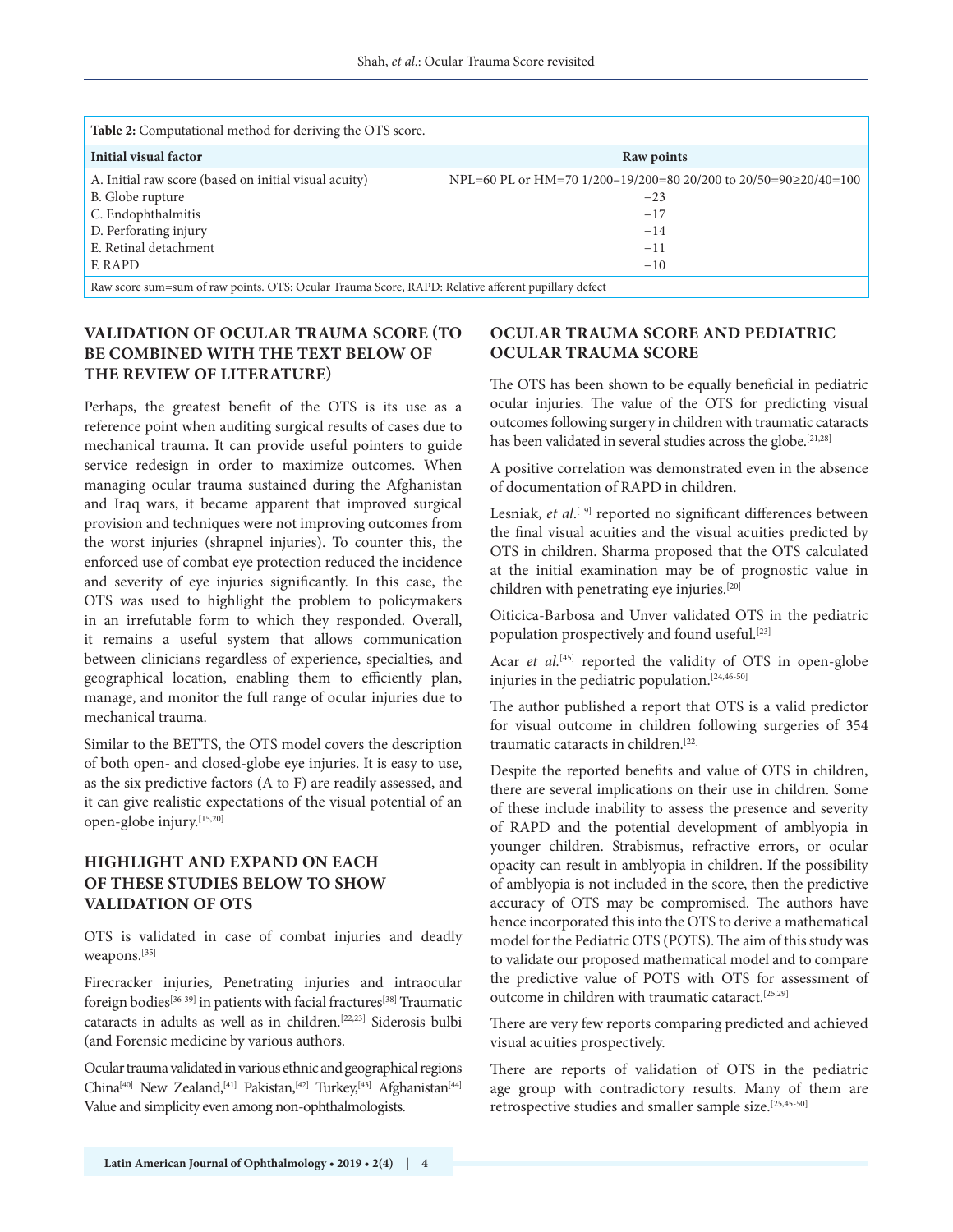Reports from India validated OTS with 787 cases of traumatic cataract.[20]

Two of the important factors in calculating the OTS, initial visual acuity and RAPD, are very difficult to obtain in a child after trauma, especially in the younger age group, rendering the OTS inaccurate even if possible. The value of the OTS in pediatric patients from the age of 2 years was assessed recently by two Turkish groups, but the conclusions reached by each were opposing, adding to the controversy.[24,25] A new POTS was published recently with the purpose of refining the prognostic accuracy in children where initial vision is not accurate.[24]

Similar to many other series in pediatric trauma, it lacks the statistical power of the OTS due to relatively small sample size and its predictive power remains untested.

Comparison of OTS and POTS has been done in an article by Shah *et al.* and found in POTS is more accurate in cases of children, comparison done using Area Under the Receiver Operating Characteristics (AUROC).[23]

Morgan *et al.* reported a comparison of OTS and POTS in case of open-globe injuries in children and found no superiority of any model.<sup>[28]</sup>

Zhu L reported a comparison of OTS and POTS in case of penetrating injuries and concluded POTS as a more robust model $^{[38]}$ 

#### **Limitations of the OTS**

There are drawbacks to using any simplified system. It does not include associated injuries that have a bearing on the outcome of the mechanical injury, such as chemical, electrical, and thermal ocular injuries, nor does it include significant facial and ocular adnexal injuries. It does not factor in results from ancillary tests including X-ray, computed tomography, or ultrasound "B" scans that inform the examination of the eye, especially where there is no view of the posterior segment. The clinician must interpret these other clinical and investigational findings to help refine the prognosis predicted by the OTS.

While the OTS has been extensively used and reportedly beneficial, there is a 1-in-5 chance that the score may be wrong, so its use to justify primary enucleation is hazardous. It is better to use the OTS as a guideline in order to make informed treatment decisions. Thesis especially trauma of the post-trauma patient with bare or no light perception and severe ocular injury. While in the years past such patients underwent primary ocular evisceration or enucleation, it has now been showed in several series that meticulous repair followed by additional procedures when indicated may salvage some of these eyes – structurally (globe preservation) and functionally (vision restoration).

#### **Additional uses of the OTS**

Other predictive models such as the Classification and Regression Tree (CART) have also been proposed for predicting the visual outcome based on an initial examination (2007). The regression tree analysis has also been tried, albeit in smaller studies but has not yet been validated.

While the OTS has been more widely studied and used as it is dedicated to mechanical ocular injuries, the latter, although promising, as it includes factors related to ocular adnexal injuries, has not shown to be of great predictive value and thus much less commonly used. Moreover, the direct application of the OTS in children has also been a subject of debate with modifications proposed by various authors from around the world. Comparative studies for OTS and regression tree have been reported with more prognostic accuracy using OTs.<sup>[8,9,10]</sup> Schmidt *et al.* have reported excellent predictive model for open-globe injuries.[18]

More recently, the BAsic SEverity Score for Common OculaR Emergencies was reported by Bourges *et al.* Unlike previous scoring systems which were designed for mechanical ocular trauma, this study was based on a variety of ophthalmic emergencies (subconjunctival hemorrhage, post-operative endophthalmitis, and ocular trauma) where a group of ophthalmologists and researchers rated the severity of 86 common ocular emergencies using a Delphi consensus method. The ratings were attributed on a 7-point scale throughout a firstround survey. Then, the experts were provided with the median and quartiles of the ratings of each item to re-evaluate the severity levels being aware of the group's first-round responses. The final severity rating for each item corresponded to the median rating provided by the last Delphi round. Results, which is not very popular and not validated.<sup>[8]</sup>

# **COMPARATIVE STUDIES**

Lima-Gomez Hans and Unver<sup>[23,24]</sup> reported estimates for a 6-month visual prognosis, but some of the variables required evaluation by an ophthalmologist.

Using the OTS, 98.9% of the eyes in the general population could be graded in a trauma room. Knyazer<sup>[30]</sup> reported the prognostic value of the OTS in Zone 3 open-globe injuries.

Mao *et al.* reported that OTS predictor is a useful tool.<sup>[46]</sup> Sobaci reported OTS relevance in deadly weapon-related open-globe injuries.[35] Meng and Hernández reported the relevance of OTS in open-globe injuries along with zone of injury.[40,47]

Page and du Toit also reported other than OTS presenting visual acuity which is an important predictor.<sup>[48,49]</sup>

There are few studies where OTS is validated with a particular situation such as IOFB and retinal detachment.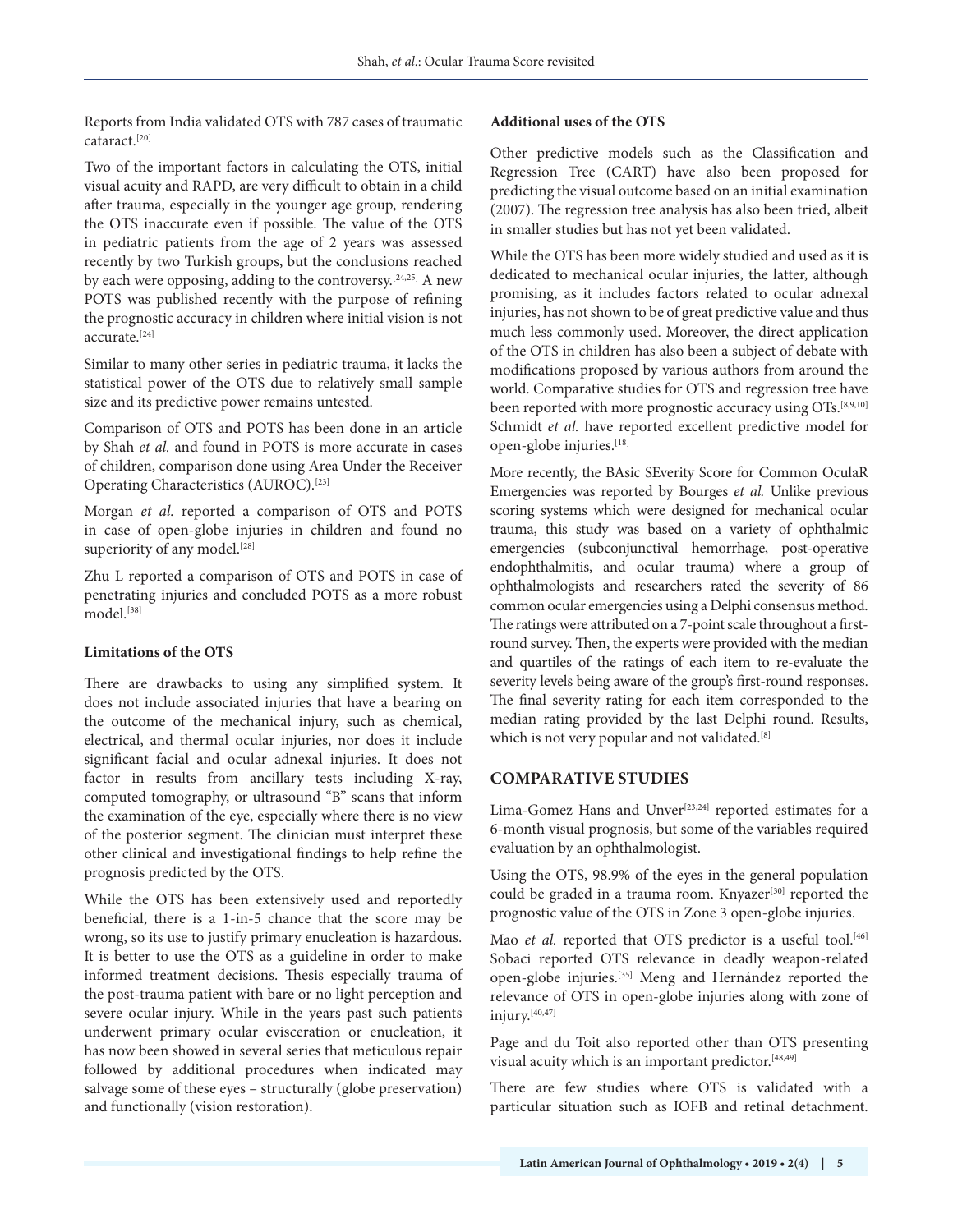Yaşa reported the value of OTS in case of open-globe injuries with intraocular foreign bodies.<sup>[36]</sup>

Gervasio studied a combination of open-globe injuries and facial fractures.<sup>[39]</sup>

Ustaoglu *et al.* also reported the relevance of OTS along with presenting vision and zone of injury.<sup>[41,43,50]</sup>

Islam reported the relevance of OTS in case of open-globe injuries during combat.[42]

Yu Wai Man studied a comparison of various predicting models by comparing OTS and regression tree analyses. Both the OTS and CART had high predictive accuracy, but the OTS had higher prognostic accuracy and could be used in counseling patients and in management decisionmaking.<sup>[16,17,28,51]</sup>

One limitation of the study is that while POTS is more specific and sensitive in case of higher raw scores, it does not predict outcomes as accurately with lower raw scores. In such cases, the OTS can be utilized to give more accurate predictions of the outcome.<sup>[24]</sup>

Two of the important factors in calculating the OTS, initial visual acuity and RAPD, are very difficult to obtain in a child after trauma, especially in the younger age group, rendering the OTS inaccurate even if possible. The value of the OTS in pediatric patients from the age of 2 years was assessed recently by two Turkish groups, but the conclusions reached by each were opposing, adding to the controversy.<sup>[25,26]</sup>

The review addresses the validity and applicability of OTS POTS and others but will be important to stratify which have OTS has greater applicability in the general population and POTS have limited applicability, which needs to be improved. We should develop an ideal ocular (+ adnexal) trauma scoring system which we should be working together on a global basis and be validated.

Despite it being proposed several decades ago, till date, the OTS is good and accurate predictive model may be used to predict visual outcome in all types of mechanical eye injuries.

OTS also has good predictive value in case of the pediatric age group, but POTS is better for this purpose for higher scores. OTS may be used for lower score value.

Craig Hospital Score may be used for ocular movements.

Other models also provide accurate predictive information but less user-friendly.

# **SUMMARY**

OTS is good and accurate predictive model may be used to predict visual outcome in all types of mechanical eye injuries. Value and adoption to the model is beyond doubt.

OTS also has good predictive value in case of the pediatric age group, but POTS is better for this purpose. Early assessment, life stabilization, early primary intervention by dedicated trained teams, subsequent additional intervention as indicated.

#### **CONCLUSION**

All regions of the world and all nations with both low- and high-volume traumas will be advised to have dedicated ophthalmic trauma centers of excellence with integrated ophthalmic trauma units, have dedicated ophthalmic trauma teams, and routinely adopt the current standard of OTS guidance, which are to be developed by the International Trauma Registry like I GATES study and participate in it to develop ideal scoring system.<sup>[26]</sup>

Other models also provide accurate predictive information but less user-friendly.

#### **Financial support and sponsorship**

Nil.

#### **Conflicts of interest**

There are no conflicts of interest.

#### **REFERENCES**

- 1. Khatry SK, Lewis AE, Schein OD, Thapa MD, Pradhan EK, Katz J, *et al*. The epidemiology of ocular trauma in rural Nepal. Br J Ophthalmol 2004;88:456-60.
- 2. Yüksel H, Türkcü FM, Ahin M, Cinar Y, Cingü AK, Ozkurt Z, *et al*. Vision-related quality of life in patients after ocular penetrating injuries. Arq Bras Oftalmol 2014;77:95-8.
- 3. Karaman S, Ozkan B, Gok M, Karakaya I, Kara O, Altintas O, *et al*. Effect of eye trauma on mental health and quality of life in children and adolescents. Int Ophthalmol 2017;37:539-44.
- 4. Baker SP, O'Neill B, Haddon W Jr., Long WB. The injury severity score: A method for describing patients with multiple injuries and evaluating emergency care. J Trauma 1974;14:187-96.
- 5. Copes WS, Champion HR, Sacco WJ, Lawnick MM, Keast SL, Bain LW, *et al*. The injury severity score revisited. J Trauma 1988;28:69-77.
- 6. Abraham DI, Vitale SI, West SI, Isseme I. Epidemiology of eye injuries in rural Tanzania. Ophthalmic Epidemiol 1999;6:85-94.
- 7. Alfaro DV 3rd, Jablon EP, Rodriguez Fontal M, Villalba SJ, Morris RE, Grossman M, *et al*. Fishing-related ocular trauma. Am J Ophthalmol 2005;139:488-92.
- 8. Bourges JL, Boutron I, Monnet D, Brézin AP. Consensus on severity for ocular emergency: The BAsic SEverity score for common oculaR emergencies [BaSe SCOrE]. J Ophthalmol 2015;2015:576983.
- 9. Politzer T, Berryman A, Rasavage K, Snell L, Weintraub A, Gerber DJ, *et al*. The craig hospital eye evaluation rating scale (CHEERS). PM R 2017;9:477-82.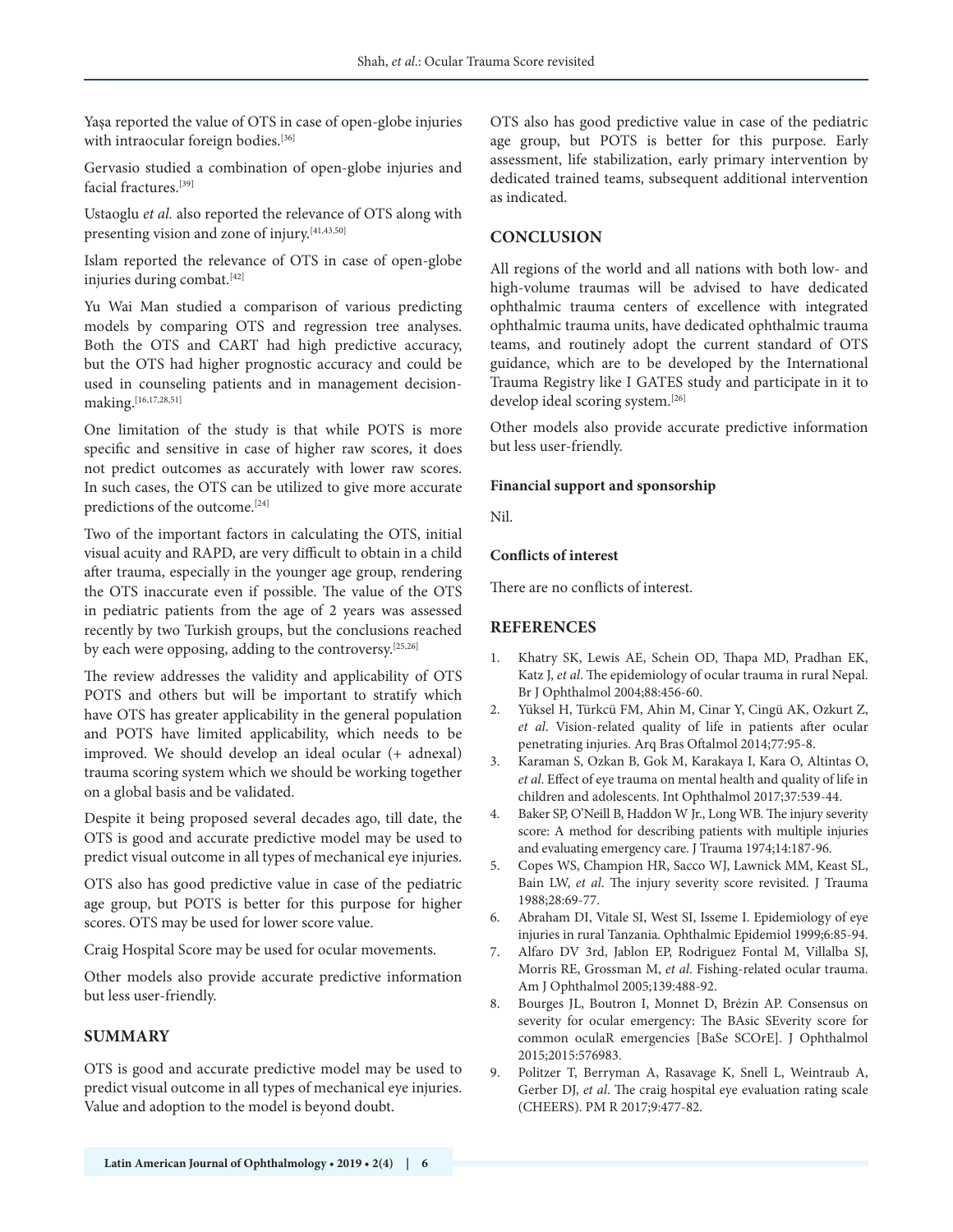- 10. Shah M, Shah S, Khandekar R. Ocular injuries and visual status before and after their management in the tribal areas of Western India: A historical cohort study. Graefes Arch Clin Exp Ophthalmol 2008;246:191-7.
- 11. Shah MA, Shah SM, Shah AH, Pandya JS. Visual outcome of cataract in pediatric age group: Does etiology have a role. Eur J Ophthalmol 2014;24:76-83.
- 12. Kuhn F, Morris R, Witherspoon CD, Mester V. The Birmingham eye trauma terminology system (BETT). J Fr Ophtalmol 2004;27:206-10.
- 13. Oiticica-Barbosa MM, Kasahara N. Eye trauma in children and adolescents: Perspectives from a developing country and validation of the ocular trauma score. J Trop Pediatr 2015;61:238-43.
- 14. Tok O, Tok L, Ozkaya D, Eraslan E, Ornek F, Bardak Y, *et al*. Epidemiological characteristics and visual outcome after open globe injuries in children. J AAPOS 2011;15:556-61.
- 15. Woo JH, Sundar G. Eye injuries in Singapore don't risk it. Do more. A prospective study. Ann Acad Med Singapore 2006;35:706-18.
- 16. Kuhn F, Maisiak R, Mann L, Mester V, Morris R, Witherspoon CD, *et al*. The ocular trauma score (OTS). Ophthalmol Clin North Am 2002;15:163-5, 6.
- 17. Yu Wai Man C, Steel D. Visual outcome after open globe injury: A comparison of two prognostic models the ocular trauma score and the classification and regression tree. Eye (Lond) 2010;24:84-9.
- 18. Schmidt GW, Broman AT, Hindman HB, Grant MP. Vision survival after open globe injury predicted by classification and regression tree analysis. Ophthalmology 2008;115:202-9.
- 19. Lesniak SP, Bauza A, Son JH, Zarbin MA, Langer P, Guo S, *et al*. Twelve-year review of pediatric traumatic open globe injuries in an urban U.S. Population. J Pediatr Ophthalmol Strabismus 2012;49:73-9.
- 20. Sharma HE, Sharma N, Kipioti A. Comment on a new ocular trauma score in pediatric penetrating eye injuries. Eye (Lond) 2011;25:1240.
- 21. Shah MA, Shah SM, Applewar A, Patel C, Shah S, Patel U, *et al*. Ocular trauma score: A useful predictor of visual outcome at six weeks in patients with traumatic cataract. Ophthalmology 2012;119:1336-41.
- 22. Shah MA, Shah SM, Applewar A, Patel C, Patel K. Ocular trauma score as a predictor of final visual outcomes in traumatic cataract cases in pediatric patients. J Cataract Refract Surg 2012;38:959-65.
- 23. Unver YB, Acar N, Kapran Z, Altan T. Visual predictive value of the ocular trauma score in children. Br J Ophthalmol 2008;92:1122-4.
- 24. Lima-Gómez V, Blanco-Hernández DM, Rojas-Dosal JA. Ocular trauma score at the initial evaluation of ocular trauma. Cir Cir 2010;78:209-13.
- 25. Shah M, Shah S, Rupesh A, Kashyap P, Hnin OH. Visual outcome of severely traumatized eyes with no light perception. Ret Vit 2018;27:140-9.
- 26. Agrawal R, Natarajan S, Sundar G. Integrated ophthalmic trauma units: Adopting an orphan discipline in ophthalmology. Pak J Ophthalmol 2016;32:4.
- 27. Uysal Y, Mutlu FM, Sobaci G. Ocular trauma score in

childhood open-globe injuries. J Trauma 2008;65:1284-6.

- 28. Morgan AM, Kasahara N. Comparative evaluation of the prognostic value between the ocular trauma score and the pediatric penetrating ocular trauma score. J Craniofac Surg 2018;29:1776-9.
- 29. Shah MA, Agrawal R, Teoh R, Shah SM, Patel K, Gupta S, *et al*. Pediatric ocular trauma score as a prognostic tool in the management of pediatric traumatic cataracts. Graefes Arch Clin Exp Ophthalmol 2017;255:1027-36.
- 30. Knyazer B, Levy J, Rosen S, Belfair N, Klemperer I, Lifshitz T, *et al*. Prognostic factors in posterior open globe injuries (zone-III injuries). Clin Exp Ophthalmol 2008;36:836-41.
- 31. Champion HR, Sacco WJ, Copes WS, Gann DS, Gennarelli TA, Flanagan ME, *et al*. A revision of the trauma score. J Trauma 1989;29:623-9.
- 32. Shah M, Shah S, Agrawal R, Patel K. Validation of a modified Birmingham eye trauma terminology classification for mechanical eye injuries. Trauma 2017;20:217-20.
- 33. Pieramici DJ, Sternberg P Jr., Aaberg TM Sr., Bridges WZ Jr., Capone A Jr., Cardillo JA, *et al*. A system for classifying mechanical injuries of the eye (globe). The ocular trauma classification group. Am J Ophthalmol 1997;123:820-31.
- 34. Agrawal R, Shah M, Mireskandari K, Yong GK. Controversies in ocular trauma classification and management: Review. Int Ophthalmol 2013;33:435-45.
- 35. Sobaci G, Akin T, Erdem U, Uysal Y, Karagül S. Ocular trauma score in deadly weapon-related open-globe injuries. Am J Ophthalmol 2006;141:760-1.
- 36. Yaşa D, Erdem ZG, Demircan A, Demir G, Alkın Z. Prognostic value of ocular trauma score for open globe injuries associated with metallic intraocular foreign bodies. BMC Ophthalmol 2018;18:194.
- 37. Unal MH, Aydin A, Sonmez M, Ayata A, Ersanli D. Validation of the ocular trauma score for intraocular foreign bodies in deadly weapon-related open-globe injuries. Ophthalmic Surg Lasers Imaging 2008;39:121-4.
- 38. Zhu L, Wu Z, Dong F, Feng J, Lou D, Du C, *et al*. Two kinds of ocular trauma score for paediatric traumatic cataract in penetrating eye injuries. Injury 2015;46:1828-33.
- 39. Gervasio KA, Weinstock BM, Wu AY. Prognostic value of ocular trauma scores in patients with combined open globe injuries and facial fractures. Am J Ophthalmol 2015;160:882- 800.
- 40. Meng Y, Yan H. Prognostic factors for open globe injuries and correlation of ocular trauma scorein Tianjin, China. J Opthalmol 2015;2015:1-6.
- 41. Court JH, Lu LM, Wang N, McGhee CNJ. Visual and ocular morbidity in severe open-globe injuries presenting to a regional eye centre in New Zealand. Clin Exp Ophthalmol 2019;47:469-77.
- 42. Islam QU, Ishaq M, Yaqub MA, Mehboob MA. Predictive value of ocular trauma score in open globe combat eye injuries. J Ayub Med Coll Abbottabad 2016;28:484-8.
- 43. Ustaoglu M, Karapapak M, Tiryaki S, Dirim AB, Olgun A, Duzgun E, *et al*. Demographic characteristics and visual outcomes of open globe injuries in a tertiary hospital in Istanbul, Turkey. Eur J Trauma Emerg Surg 2018. DOI: 10.1007/s00068-018-1060-2.